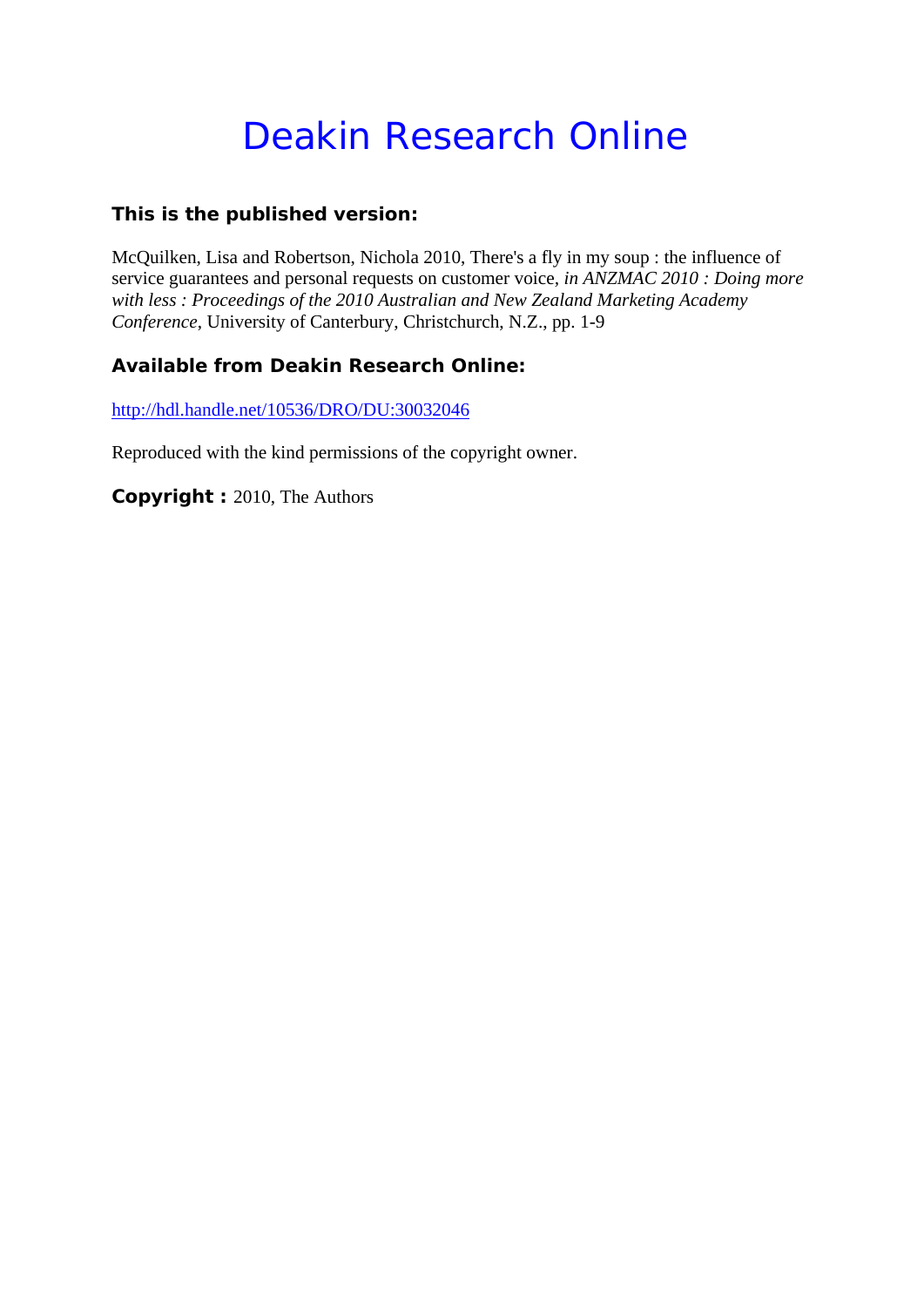## **There's a Fly in my Soup: The Influence of Service Guarantees and Personal Requests on Customer Voice**

*Lisa McQuilken, Deakin University, lisa.mcquilken@deakin.edu.au Nichola Robertson, Deakin University, nichola.robertson@deakin.edu.au*

#### **Abstract**

Anecdotal evidence suggests that service guarantees and personal requests by service workers encourage customers to voice following failure. However, empirical support for these tactics in facilitating complaints to the organisation is limited. To address this deficiency, a 3 (guarantee treatment: none, unconditional or combined) x 2 (personal request to voice: yes or no) x 2 (failure severity: minor or major) full factorial, betweensubjects experiment was conducted in a restaurant context. Findings suggest that offering a service guarantee, regardless of whether it is unconditional or combined, can encourage voice. Severity of the failure was also found to be associated with voice. Surprisingly, however, a personal request to voice was not related to customers' voice intentions. Implications of the findings are discussed.

**Keywords:** customer complaint behavior, service guarantees, service workers, service failure severity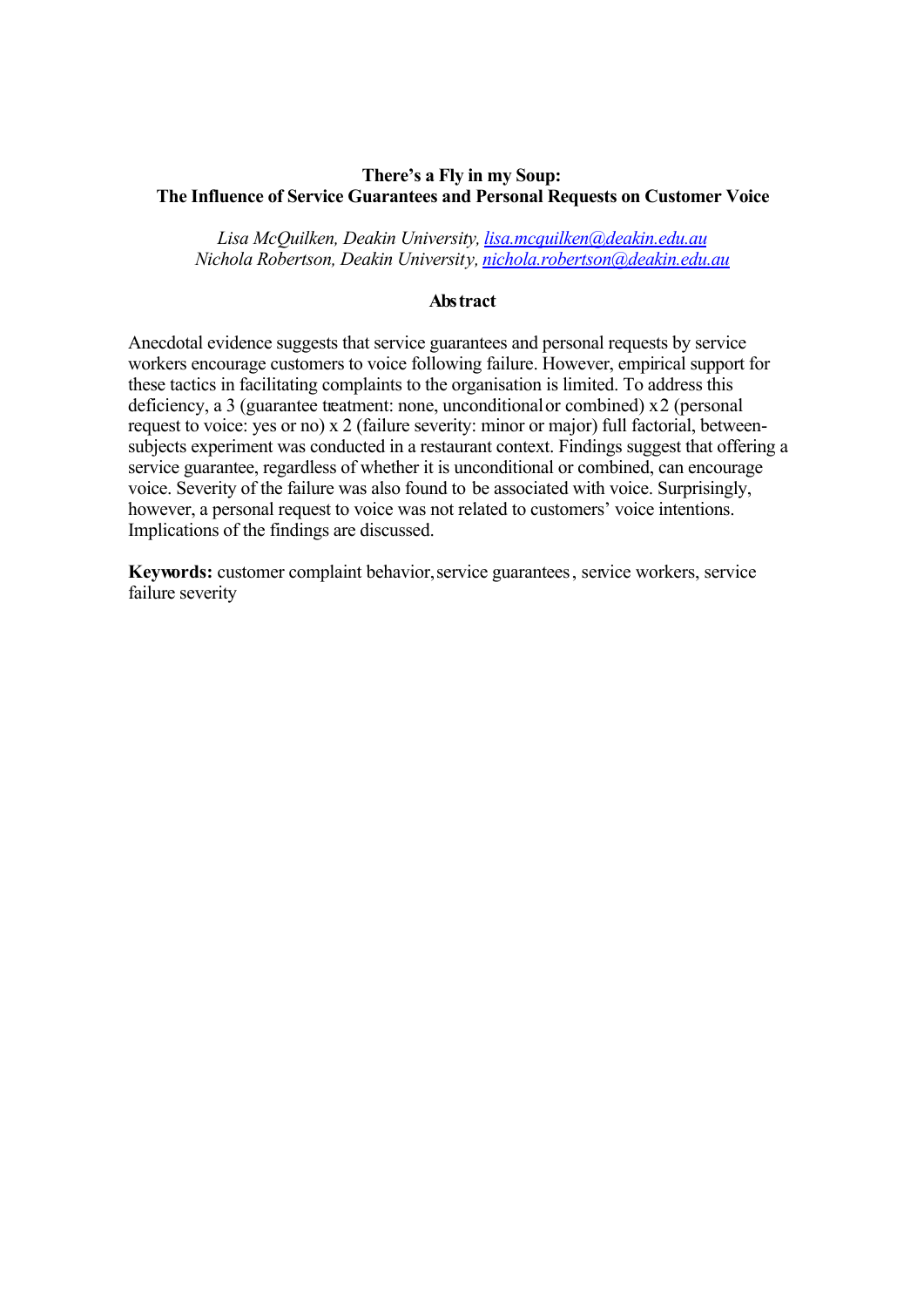# **There's a Fly in my Soup: The Influence of Service Guarantees and Personal Requests on Customer Voice**

#### **Introduction**

Voice refers to the use of verbal means to complain by customers directing their complaints to the organisation (Singh, 1988). It is the only type of customer complaint behaviour that is beneficial for organisations since it provides them with the opportunity to rectify customer problems and to retain them (Colgate and Norris, 2001). It has been suggested that service guarantees can be used to encourage voice following service failure (Hart, 1988; Ostrom and Iacobucci, 1998; Spreng, Harrel, and Mackoy, 1995; Wirtz, 1998). This is because the promise of a payout and/or that the service will be reworked increases customers' beliefs that their voice will have positive outcomes, thereby increasing the likelihood of voice. The only study that has examined this association empirically, however, found that neither an unconditional guarantee (i.e., covering the core offering of a service and its delivery) or an attribute-specific guarantee (i.e., covering a single or multiple service attributes) positively influenced customer voice (McColl, Mattsson, and Morley, 2005). Based on these findings that suggest customers' awareness of the existence of a service guarantee is, on its own, inadequate to encourage voice, we argue that additional evidence of an organisation's commitment to service recovery, i.e., a personal request to voice that links the guarantee to improvements in the restaurant's performance, is necessary to increase voice. As such, the current study tests the influence of two types of guarantees (unconditional and combined, i.e., a guarantee that contains not only a full satisfaction clause, but also more concrete promises), plus the absence of a guarantee on voice, in addition to a personal request to voice by the service worker. These tactics are assessed across service failures of varying severity.

#### **Hypotheses Development**

A major barrier to effective service recovery is that many customers are averse to voicing their complaints to the organisation (Harari, 1992; Tax and Brown, 1998). The negative consequences that ensue when customers are unwilling to air their grievances include reduced market share and more costly defensive marketing strategies (Fornell and Wernerfelt, 1987). Therefore, organisations are encouraged to employ tactics to facilitate voice. Organisations that support voice may experience various benefits, including customer loyalty (Dubé, Belanger, and Trudeau, 1996), improved service design and delivery (Marquis and Filiatrault, 2002), and reduced customer negative word of mouth and switching behaviour (Solnick and Hemenway, 1992).

It has been suggested that service guarantees encourage voice for several reasons: 1) the promise of a payoutstrengthens the customer's belief that voice will result in a positive outcome (Wirtz, 1998); 2) guarantees set up a mechanism for customers to voice easily via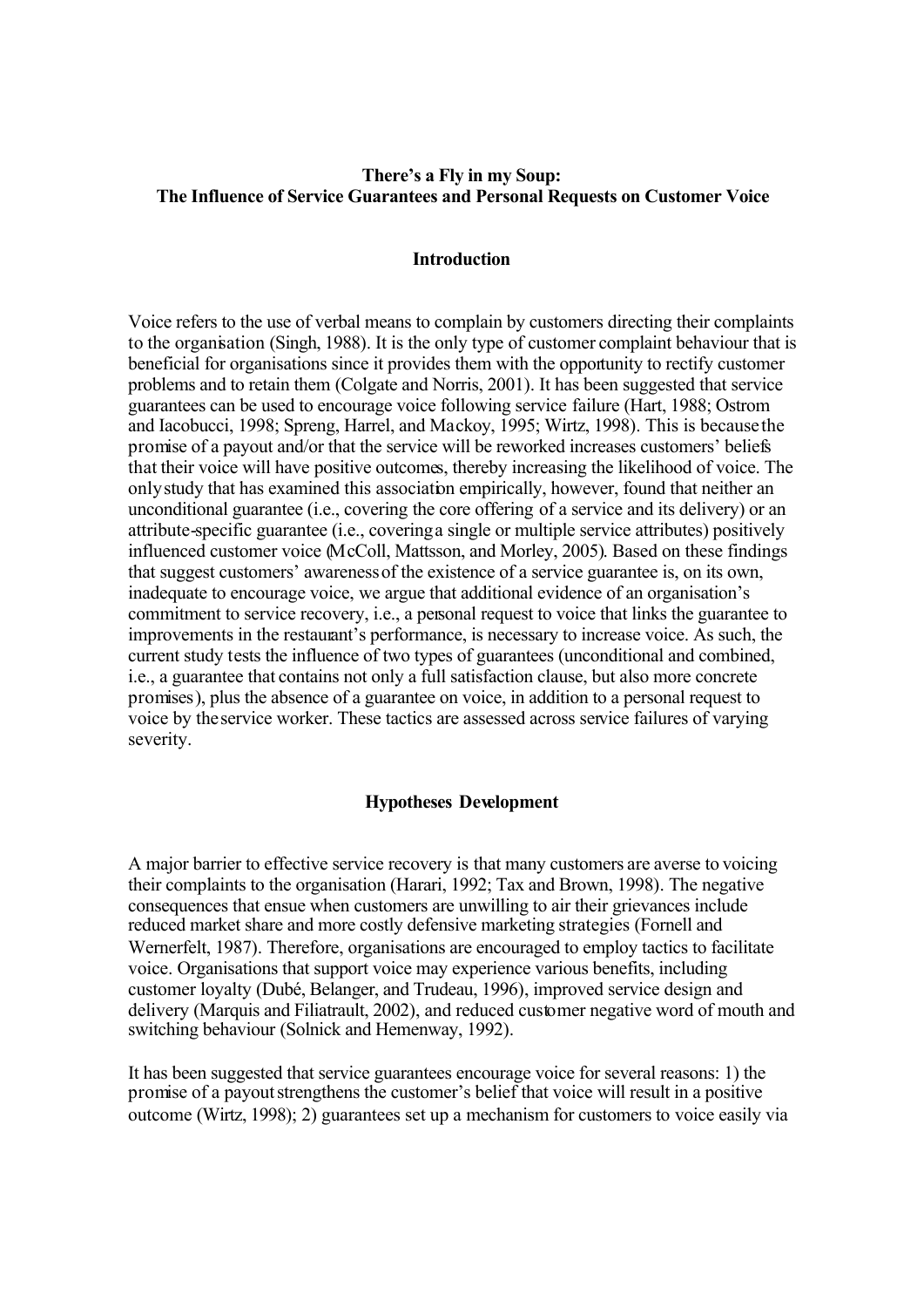invocation of the guarantee (Hart, 1993); and 3) any confrontation with service personnel in regard to service standards or the appropriateness of compensation is avoided. All of these factors combine to create a more conducive environment for voice (Wirtz, 1998). An unconditional service guarantee encapsulates the core offering (e.g., a meal in a restaurant) of a service, and its delivery (e.g., friendly staff, or prompt service). It promises to totally satisfy customers or they are entitled to a full refund (Hart, Schlesinger, and Maher, 1992). Researchers have suggested that this type of guarantee is inherently ambiguous as the assessment of service quality is highly judgmental (McDougall, Levesque, and VanderPlaat, 1998; Wirtz and Kum, 2001). For example, customers may have questions such as, "What does full satisfaction mean?" (Wirtz and Kum, 2001). To address this problem, Wirtz and Kum (2001) introduced the combined guarantee that contains not only a full satisfaction clause, but also more concrete promises, such as on-time delivery. It is anticipated that a combined guarantee will give customers greater confidence that the organisation will stand behind its service promises, resulting in increased likelihood of voice following a service failure. Therefore, the following hypothesis is proposed:

# **H1: Customers' awareness of a combined guarantee is positively associated with their intentions to voice following service failure.**

Although service personnel play an integral role in receiving and responding to customer voice, there appears to be little research that has specifically addressed this role (see, for exception, DeWitt and Brady, 2003; Luria, Gal, and Yagil, 2009). Within the restaurant context, a common approach to complaint elicitation is for restaurant staff to ask customers, "Was everything okay with your meal?" This suggests that the service worker is open to feedback, and should a problem be reported, it allows for it to be corrected in real time. Given the common application of this approach in the restaurant context in practice, it is surprising that the effectiveness of this approach to encourage customer voice has not been examined empirically. Therefore, we advance the following hypothesis:

# **H2: A personal request to voice made by the service worker is positively associated with customers' intentions to voice following service failure.**

Service failures range in severity from minor to major (McDougall and Levesque, 1998). Major failures result in greater psychological costs, time wastage, inconvenience, and frustration (Smith, Bolton, and Wagner, 1999). Customers are more likely to engage in complaining, including voice, following a major failure (Richins, 1987; Singh and Wilkes, 1996). Minor failures, on the other hand, may deter customers from voicing. Full, moneyback compensation may be perceived by customers as being excessive to counteract minor problems (Hart, Heskett, and Sasser, 1990). Surprisingly, most experimental studies have not manipulated failure severity (Weun, Beatty, and Jones, 2004). The influence of failure severity on voice has not been examined empirically in a guarantee context. As such, the following hypothesis is advanced:

## **H3: Major service failure is positively associated with customers' intentions to voice.**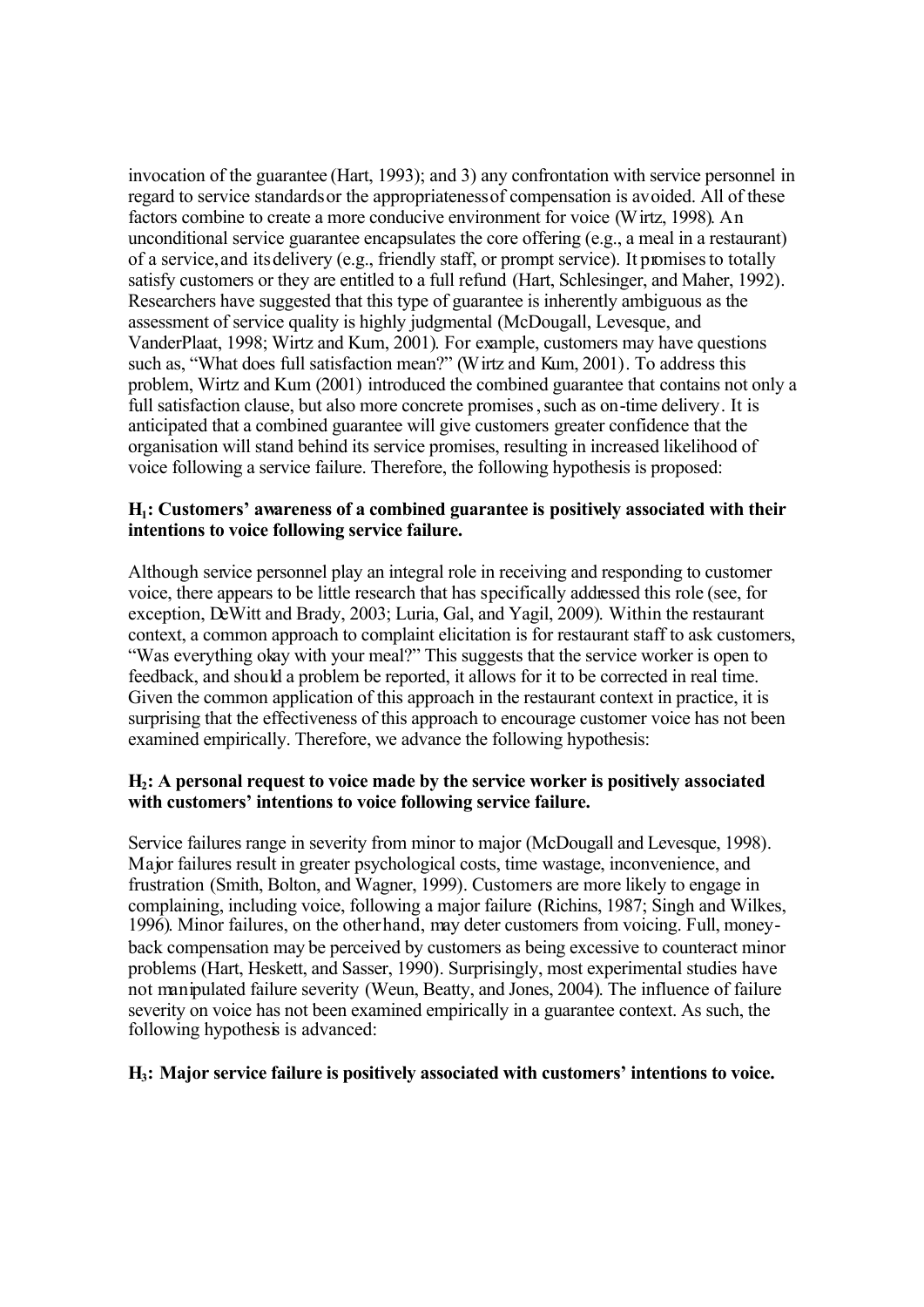### **Research Method and Preliminary Analysis**

The study employed a 3 (guarantee treatment: none, unconditional or combined) x 2 (personal request to voice: yes or no) x 2 (failure severity: minor or major) full factorial, between-subjects experimental design using scenarios. Experimentally-generated scenarios enable the inclusion of a representative set of service failure and voice facilitated situations (Smith, Bolton, and Wagner, 1999) and they also enhance internal validity because they control for how respondents perceive the independent variables (Cooper and Emery, 1995). Subjects were asked to imagine that they were the person depicted in the scenario and to think about how they would have felt and what they would have done. The unconditional guarantee promised "100% satisfaction or your money back", while the combined guarantee also included the following statement, "If you encounter a problem, big or small, with any of the following: the quality of your meal; the range of menu items available; the time taken to serve your meal; the restaurant's ambience, or the service provided by our staff, please let us know immediately and we will NOT CHARGE you for your meal." Customers experienced either a minor or major failure directly attributable to the restaurant. The manipulations for failure severity and personal request to voice were achieved by altering the scenario descriptions:

**Minor failure:** *When the waiter arrives some five minutes later, you both order a main meal and drinks. Both meals arrive within 15 minutes; however, your meal is slightly overcooked.*

**Major failure:** *It is 15 minutes before a waiter approaches your table to take your order at which time you both order a main meal and drinks. The waiter returns shortly with your drinks and you continue to wait patiently for your food. The waiter never returns to refill your glasses. Approximately 30 minutes later your meal arrives, and you are advised that your friend's meal will be delivered shortly. You decide to wait to eat until your friend receives her meal that arrives some 10 minutes later. By this time your meal is cold. Your friend comments that her meal appears over-cooked. You decide to finish your meals with a dessert, and you both choose a different dessert from the menu. The waiter advises you that the restaurant is out of the dessert that you have chosen.* 

**Personal request to voice:** *The host returns to your table to issue your bill and kindly asks how everything was. He stresses that the restaurant genuinely values customer feedback, and goes on to explain that it uses customer complaints to identify problem areas and constantly improve its service. It is clear that the host does not want you to leave disappointed, and hopes that you will come back again soon.* 

Students at an Australian university were utilised as the sampling frame for the pilot and main study. The scenarios were initially pilot tested on a convenience sample of 126 postgraduate students. To ensure that the personal request to voice manipulation worked as intended, respondents were required to answer yes or no to the question, "The host enquired as to whether the guest had any problems." In three cases, this question was answered incorrectly and these cases were excluded from further analysis. To test the guarantee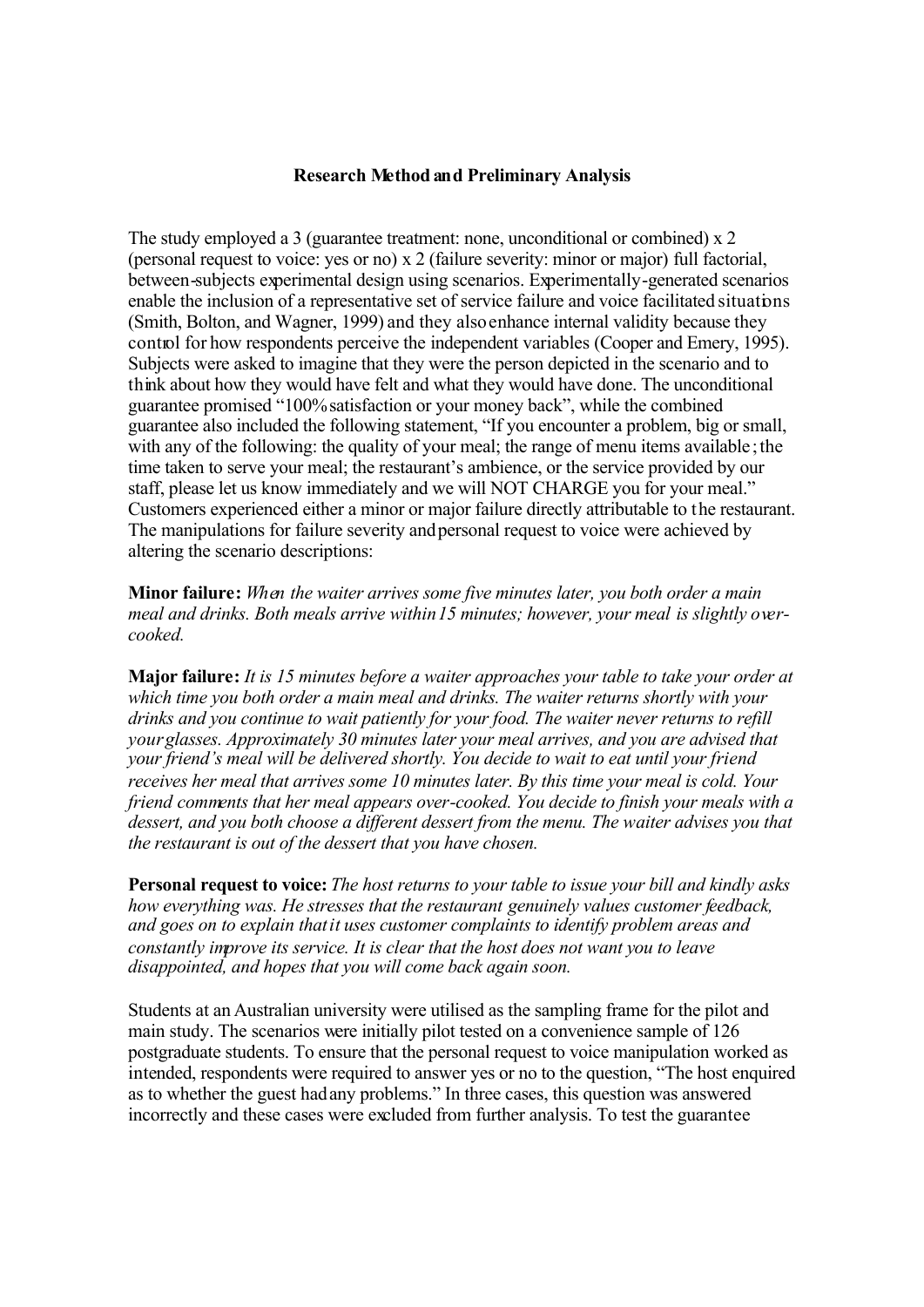manipulation, subjects indicated their agreement with the statement, "The guarantee included examples of problems that it would cover." An independent-samples *t*-test revealed a difference between the unconditional  $(M = 3.07, SD = 1.88)$  and combined guarantee conditions  $[M = 5.49, SD = 1.59; t(79) = -6.23, p = .000]$ . A guarantee manipulation check question was not used in the "none" (no guarantee) condition. To ensure that the failure severity manipulation was perceived as intended, subjects rated the severity of the failure on a three-item, seven-point semantic differential scale (Maxham III and Netemeyer, 2002). An independent-samples *t*-test revealed a difference between the minor ( $M = 3.12$ ,  $SD = 1.35$ ) and major failure severity conditions  $[M = 5.64, SD = 1.02$ ;  $t(120) = -11.426$ ,  $p = .000$ . Scenario realism was evaluated using five items developed by Wilson and McNamara (1982). A reported mean of 5.78 (on a 1-7 scale) confirmed that subjects found the service encounter to be realistic and were able to adopt the role of the customer. Voice intentions were measured using five items adapted from Singh (Singh, 1988) and Liu and McClure (Liu and McClure, 2001). As researchers have suggested that customer evaluations of service encounters may be influenced by their attitude toward complaining (Bitner, 1990; Singh, 1988; Smith, Bolton, and Wagner, 1999; Tax, Brown, and Chandrashekaran, 1998), this construct was included as a covariate in the ANOVA analysis. It was measured using eight items taken from Richins (1982), Singh (1990) and Moorman (1998). For the main study phase, 392 questionnaires were administered. The following cases were removed: cases with incomplete responses (25), cases in which the response to the "personal request to voice" manipulation check was incorrect (8). Following the removal of one univariate outlier and 10 multivariate outliers, 348 usable responses remained. Confirmatory factor analysis was used to test the validity of the voice and attitude toward complaining constructs. The measurement model was found to fit the data adequately (chi-square = 93.46 [df = 34],  $p = 0.00$ , GFI = 0.95, NF1 = 0.95, CFI = 0.97, and  $RMSEA = 0.07$  following the deletion of one item that measured voice and two items that measured attitude toward complaining. Composite reliability and average variance extracted (AVE) were calculated per construct, all of which were found to be above the 0.5 level recommended (Fornell and Larcker, 1981), with the exception of the AVE for attitude toward complaining that was 0.47, and thus its convergent validity is questionable. The constructs were considered to have adequate discriminant validity, as the square root of the AVE value for each construct was larger than the correlation between them (Hulland, 1999).

#### **Main Study Results and Discussion**

Of the 348 usable responses, 53 per cent of respondents were male and 47 per cent were female, 56 per cent were aged between 18 to 24 years and 29 per cent were aged between 25 to 34 years. A three-way between-groups ANOVA revealed a main effect for guarantee on voice  $(F(2, 348) = 5.86, p = .003$ ; partial eta-squared = .03). Post-hoc comparisons using the Tukey HSD test indicated that the mean score for the no guarantee group  $(M = 4.02, SD)$  $= 1.46$ ) was different from the unconditional guarantee group ( $M = 4.57$ ,  $SD = 1.58$ ) and the combined guarantee group ( $M = 4.61$ ,  $SD = 1.60$ ). There was no difference between the unconditional and combined guarantee groups. Analysis also revealed a main effect for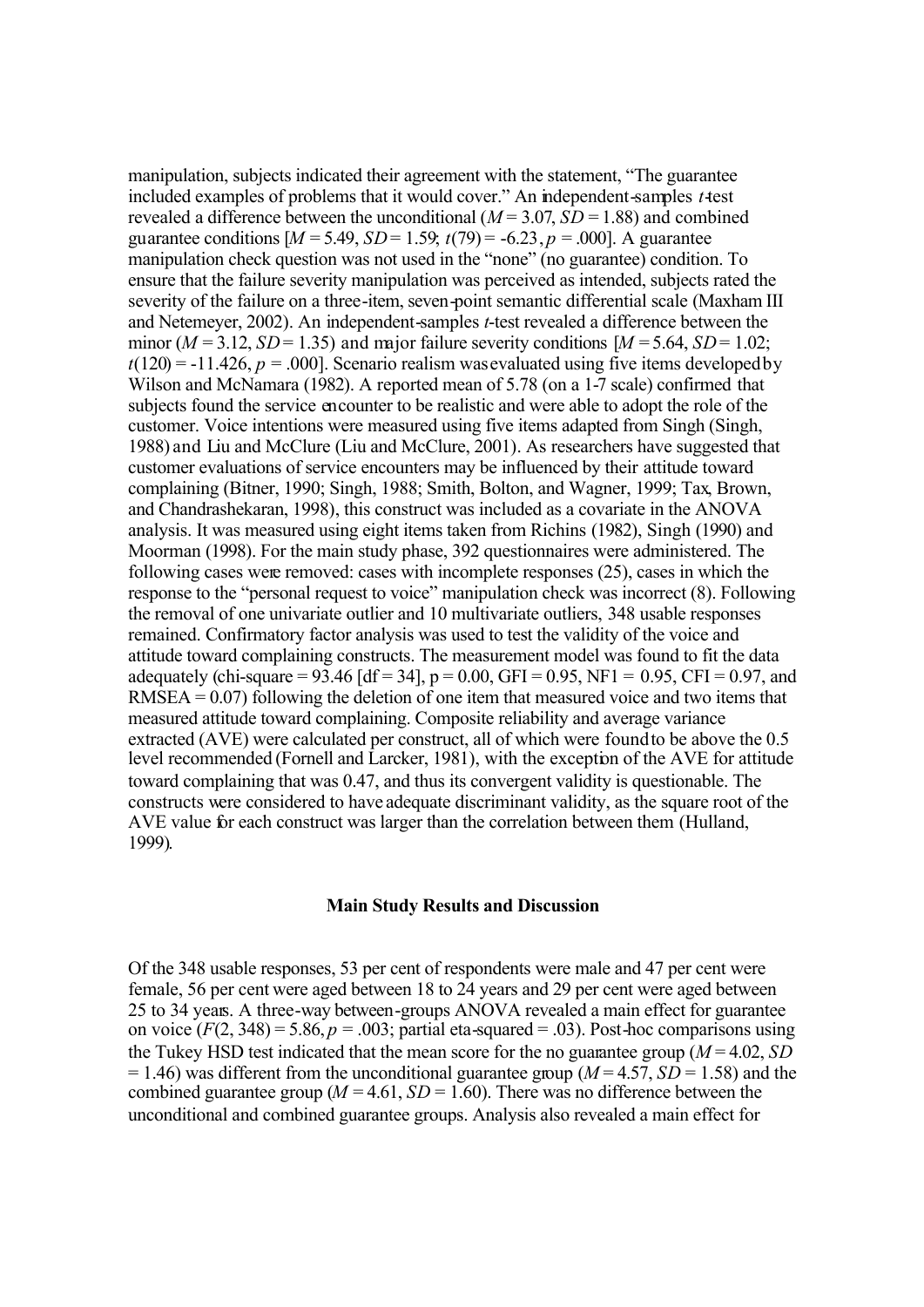failure severity on voice  $(F(1, 348)) = 37.90$ ,  $p = .000$ ; partial eta-squared = .10). The main effect indicated that a major service failure, as opposed to a minor failure, resulted in higher intentions to voice ( $M = 4.88$ ,  $SD = 1.47$  versus  $M = 3.89$ ,  $SD = 1.50$ ). No main effect for personal requests on customer voice was found  $(F(1, 348) = .65, p = .419)$ .

In contrast to the findings of McColl, Mattsson, and Morley (2005), our results suggest that offering a service guarantee, regardless of it being unconditional or combined, does encourage voice. This suggests that restaurants can use service guarantees — unconditional or combined are equally effective — as a tool to elicit customer complaints. McColl et al.'s (2005) contrary findings are possibly due to measurement issues, e.g., a single item was used to measure voice intentions. Our additional tactic for encouraging voice, a personal request to voice by the service worker, was, surprisingly, not found to be associated with customers' voice intentions, despite it being a method that is commonly applied in practice in the restaurant context. Perhaps customers feel embarrassed or guilty to voice following a benevolent request to do so. Alternatively, such a request may simply be perceived as a courtesy that neither party sees as a genuine appeal for negative feedback (Jones, McCleary, and Lepisto, 2002). Further, customers might perceive such requests by wait staff as overly intrusive, or they may not believe that their complaint will reach the manager of the restaurant when made informally, that is orally to wait staff, particularly if the complaint pertains to such staff (Luria, Gal, and Yagil, 2009). This finding reinforces the challenges facing organisations in encouraging customers to voice. Finally, failure severity was found to have the strongest effect on customer voice, suggesting that organisations need to try to prevent major failures where possible.

Caution needs to be exercised in generalising the findings beyond the restaurant context. Specifically, the scenarios related to a table service restaurant, so it would be interesting to see if the findings hold in a different restaurant context, such as fast food. The primary weakness of scenarios relates to external validity;overly simplistic models may fail to capture important aspects of reality (Davis, Eisenhardt, and Bingham, 2007). Although student samples raise questions about the external validity of the results, Craighead et al. (2004) argued that the experience of students is likely to be similar to that of other consumers with respect to service failures.

To extend the generalisability of the findings, future research might seek to replicate the current study in other contexts where service guarantees are offered. Including greater variability in the measurement of failure severity by using three levels (low, medium and high) would further develop research in this field. In addition, service failures could be manipulated on the basis of locus, controllability and stability attributions (Weiner, 1986). For example, if a failure is deemed beyond the organisation's control, consumers may be less inclined to voice their displeasure to the service provider. Finally, future research could examine other ways of encouraging customer complaints in a restaurant context. In respect to guarantees, it would be valuable to assess the effectiveness of invocation forms placed on tables in restaurants in improving this tool's effectiveness in encouraging voice. In addition, the usefulness of brochures, signage, promotional items, and electronic communication as devices to stimulate customer awareness of service guarantees and to encourage voice in the event of a service failure could also be examined.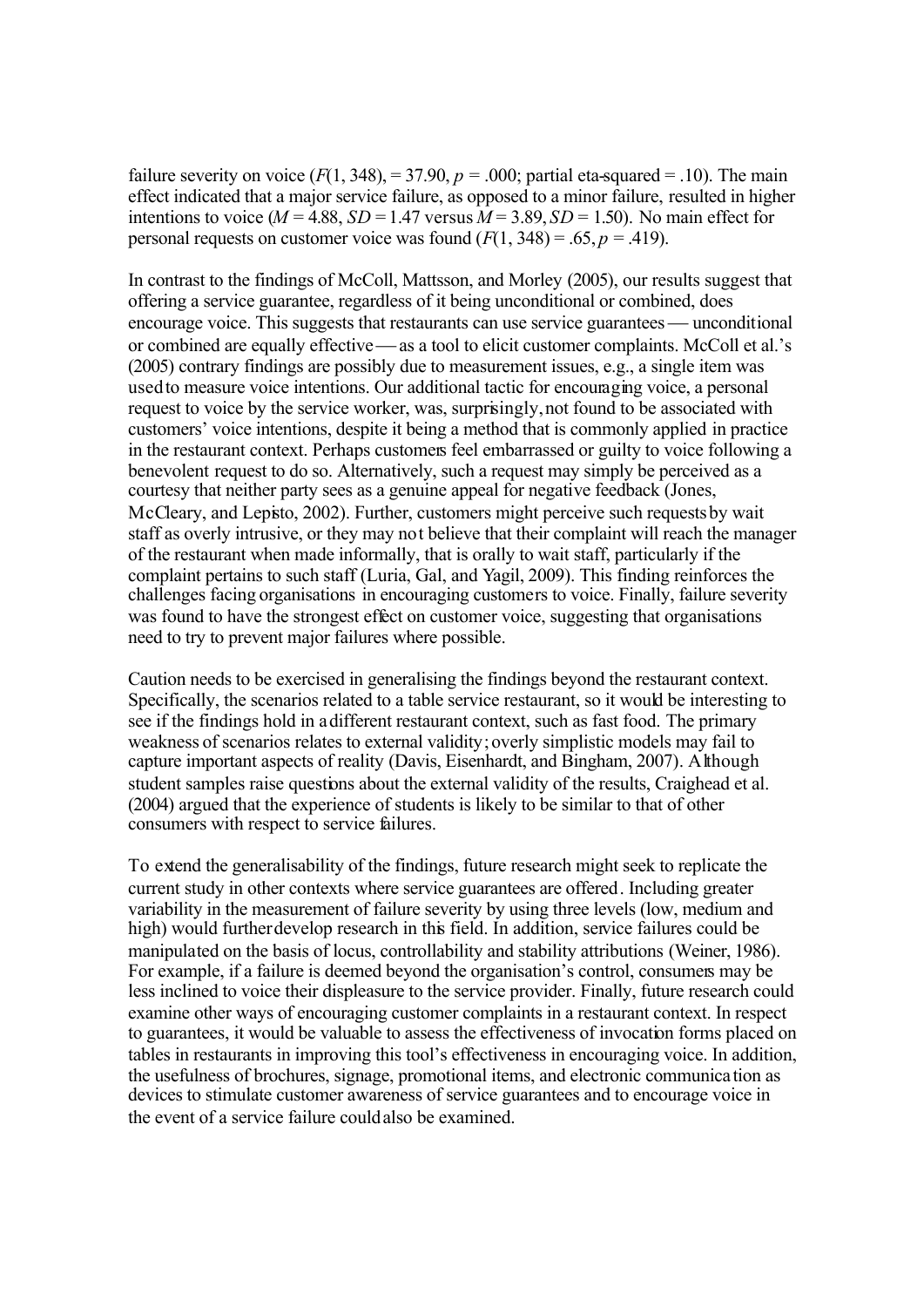#### **References**

Bitner, M. J., 1990. Evaluating Service Encounters: The Effect of Physical Surroundings and Employee Responses. Journal of Marketing 54(2), 69-82.

Colgate, M., Norris, M., 2001. Developing a Comprehensive Picture of Service Failure. International Journal of Service Industry Management 12(3), 215-233.

Cooper, D. R., Emery, C. W., 1995. Business Research Methods, 5th ed., McGraw-Hill, New York.

Craighead, C. W., Karwan, K. R., Miller, J. L., 2004. The Effects of Severity of Failure and Customer Loyalty on Service Recovery Strategies. Production and Operations Management 13(4), 307-321.

Davis, J. P., Eisenhardt, K. M., Bingham, C., B., 2007. Developing Theory through Simulation Methods. Academy of Management Review 32(2), 480-499.

DeWitt, T., Brady, M., 2003. Rethinking Service Recovery Strategies: The Effect of Rapport on Consumer Responses to Service Failure. Journal of Service Research 6(2), 193- 207.

Dubé, L., Belanger, M.-C.,Trudeau, E., 1996. The Role of Emotions in Health Care Satisfaction. Journal of Health Care Marketing 16(2), 45-51.

Fornell, C., Larcker, D. F., 1981. Evaluating Structural Equation Models with Unobservable Variables and Measurement Error. Journal of Marketing Research 28 (February), 39-50.

Fornell, C., Wernerfelt, B., 1987. Defensive Marketing Strategy by Consumer Complaint Management. Journal of Marketing Research 24(4), 337-346.

Harari, O., 1992. Thank Heaven for Complainers. Management Review 81(1), 59-60.

Hart, C. W. L., 1988. The Power of Unconditional Service Guarantees. Harvard Business Review 66(4), 54-62.

Hart, C. W. L., 1993. The Power of Guarantees as a Quality Tool. CMA Magazine 67(6), 28.

Hart, C. W. L., Heskett, J. L., Sasser, E. E. J., 1990. The Profitable Art of Service Recovery. Harvard Business Review 67(4), 148-156.

Hart, C. W. L., Schlesinger, L. A., Maher, D., 1992. Guarantees Come to Professional Service Firms. Sloan Management Review 33(3), 19-29.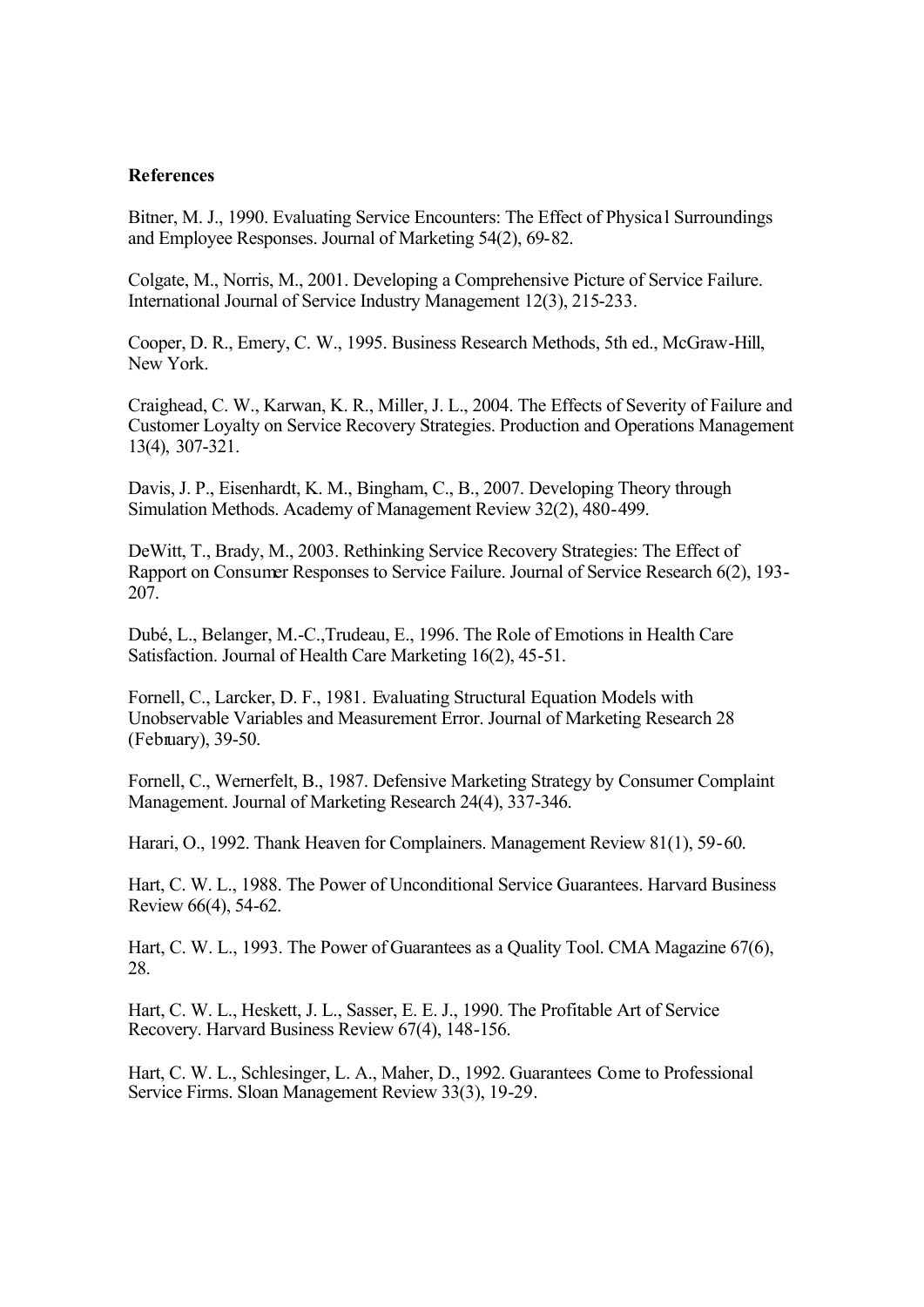Hulland, J., 1999. Use of Partial Least Squares in Strategic Management Research: A Review of Four Recent Studies. Strategic Management Journal 20(2), 195-205.

Jones, D. L., McCleary, K. W., Lepisto, L. R., 2002. Consumer Complaint Behaviour Manifestations for Table Service Restaurants: Identifying Sociodemographic Characteristics, Personality, and Behavioural Factors. Journal of Hospitality and Tourism Research 26(2), 105-123.

Liu, R. R., McClure, P., 2001. Recognising Cross-Cultural Differences in Consumer Complaint Behaviour and Intentions: An Empirical Examination. Journal of Consumer Marketing 18(1), 54-74.

Luria, G., Gal, I., Yagil, D., 2009. Employees Willingness to Report Service Complaints. Journal of Service Research 12(2), 156-174.

Marquis, M., Filiatrault, P., 2002. Understanding Complaining Response through Consumers' Self-Consciousness Disposition. Psychology and Marketing 19(3), 267-292.

Maxham III, J. G., Netemeyer, R. G., 2002. A Longitudinal Study of Complaining Customers' Evaluations of Multiple Service Failures and Recovery Efforts. Journal of Marketing 66(4), 57-71.

McColl, R., Mattsson, J., Morley, C., 2005. The Effects of Service Guarantees on Service Evaluations During a Voiced Complaint and Recovery. Journal of Consumer Satisfaction, Dissatisfaction and Complaining Behaviour 18, 22-50.

McDougall, G. H., Levesque, T. J., 1998. The Effectiveness of Recovery Strategies After Service Failure: An Experiment in the Hospitality Industry. Journal of Hospitality and Leisure Marketing 5 (2/3), 27-49.

McDougall, G. H. G., Levesque, T. J., VanderPlaat, P., 1998. Designing Service Guarantees: Unconditional or Specific? Journal of Services Marketing 12(4), 278-295.

Moorman, C., 1998. Market Level Effects of Information: Competitive Responses and Consumer Dynamics. Journal of Marketing Research 35(February), 82-98.

Ostrom, A. L., Iacobucci, D., 1998. The Effects of Guarantees on Consumers' Evaluation of Services. The Journal of Services Marketing 12(5), 362-378.

Richins, M. L., 1982. An Investigation of Consumers' Attitudes Toward Complaining. In: Mitchell, A. (Ed.), Advances in Consumer Research. Vol. 9, Association for Consumer Research, Ann Arbor.

Richins, M. L., 1987. A Multivariate Analysis to Responses to Satisfaction. Journal of the Academy of Marketing Science 15(30), 24-31.